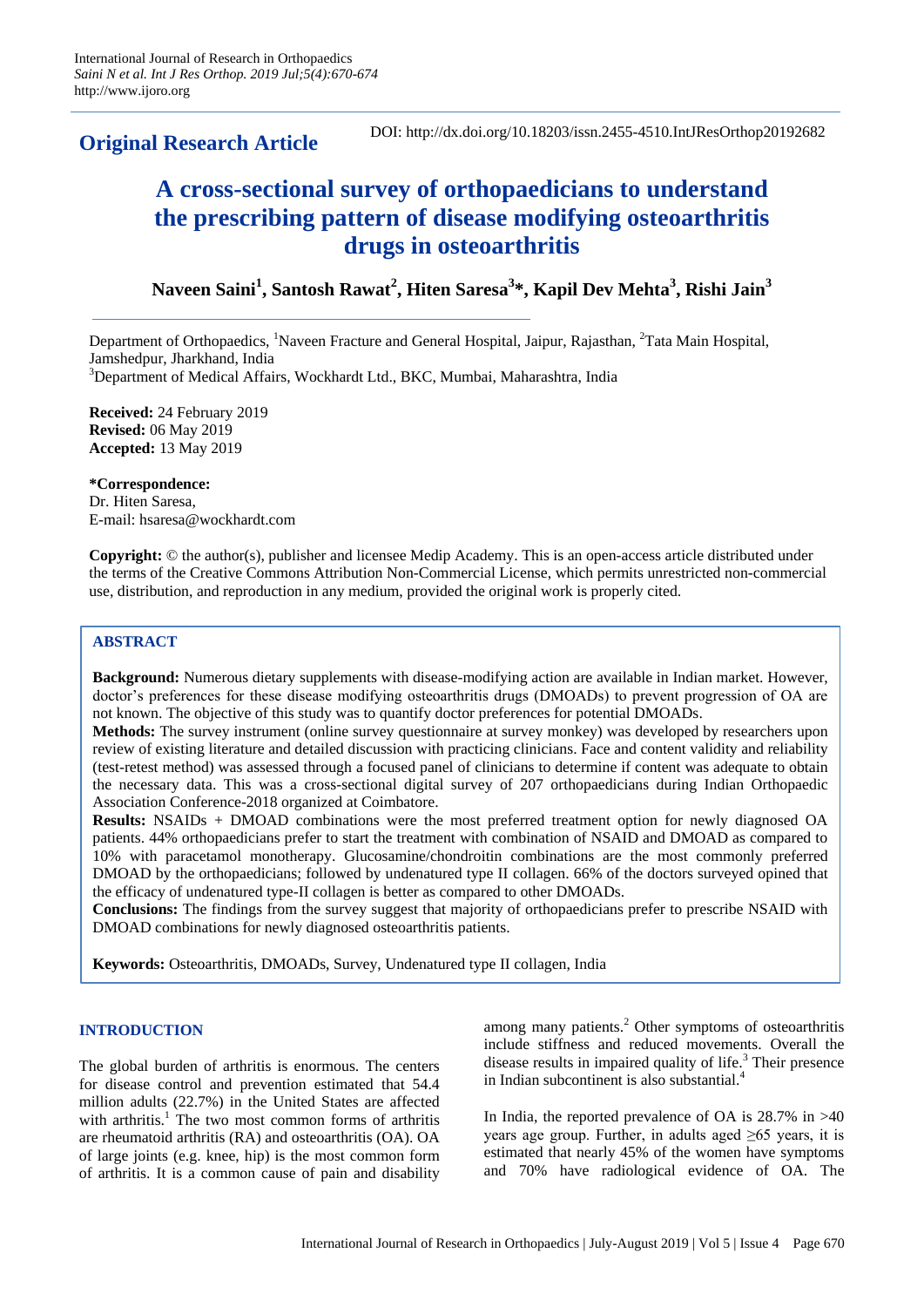disabling pain is associated with loss of daily activities in nearly 25% of them. Being overweight or obese, lack of physical activity or sedentary lifestyle, and female sex are important risk factors of OA. Pain and disease activity in OA can vary from mild to severe forms. Pain is the most troubling symptom and affects the quality of life of patients with OA.<sup>5</sup>

Current treatment of OA includes exercise, heat/cold therapy, joint protection, weight loss, physiotherapy/occupational therapy and medications. The most common medications used for pain relief include NSAIDs. Although these drugs are effective for reducing pain associated with OA, they do not reverse the disease. In addition, there are considerable side effects associated with the use of these drugs. As a result, OA sufferers have turned to nutraceuticals to ease their pain and discomfort. These products are commonly used because they are well tolerated and considered safe.

The understanding of pathogenesis of OA has shifted from merely a degeneration of articular cartilage to panjoint disease involving subchondral bone and synovium.<sup>7</sup> Recent evidence suggests that persistent low-grade systemic inflammation is an important risk factor for OA.<sup>8</sup> Current treatments available do not inhibit the structural deterioration of the OA joint therefore the unmet need for such a treatment is the problem.

Various dietary supplements with disease-modifying action are available in the Indian market. However, doctor's preferences for these disease modifying osteoarthritis drugs (DMOADs) to prevent progression of OA are not known. The objective of this study was to quantify doctor preferences for potential DMOADs.

# **METHODS**

First of all, questionnaires were prepared for the survey. The survey consisted of 10 questions and was tested and validated by doctors before being put online at www.surveymonkey.com. The survey was conducted with 207 orthopaedic doctors during Indian Orthopaedic Association Conference-2018 organized at Coimbatore. The objective of the survey was to understand the usage pattern of DMOADs in the management of OA and to gather their opinion on the efficacy & safety of undenatured type-II collagen as compared to other DMOADs. The graphs presented here were prepared using Microsoft Excel 2010.

#### *Questionnaire content*

- As per your clinical practice, which is the most preferred treatment for newly diagnosed osteoarthritis (OA) patient?
- Which is the most commonly preferred DMOAD by you in your clinical practice?
- Generally, once started, for how long do you continue this DMOAD?
- As per your clinical practice, are these DMOADs as effective as NSAIDs in relieving pain and stiffness?
- If yes, then how long do they take to produce clinically significant reduction in pain & stiffness?
- Do these DMOADs slow the progression of disease in OA?
- In a patient not responding to first DMOAD, do you prefer to switch the patient on other DMOAD?
- As per your practice, how many patients are satisfied with medical management of OA?
- How will you rate efficacy of undenatured type-II collagen as compared to other DMOADs?
- How will you rate safety of undenatured type-II collagen as compared to other DMOADs?

# **RESULTS**

NSAIDs + DMOADs are considered as the most preferred treatment for newly diagnosed OA patient.



**Figure 1: The most preferred treatment for newly diagnosed osteoarthritis (OA) patient.**



**Figure 2: The most preferred DMOAD.**

Glucosamine/chondroitin combinations are the most commonly preferred DMOAD by the doctors; followed by undenatured type II collagen.

DMOAD therapy is recommended majorly for duration of 6 months. However, there are also many doctors who recommend it for 3 months. 79% of the doctors surveyed agree that DMOADs are as effective as NSAIDs in relieving pain and stiffness. 71% of the doctors who agreed believe that it would take 15-30 days for DMOADs to produce clinically significant reduction in pain & stiffness. 83% of the doctors surveyed are of the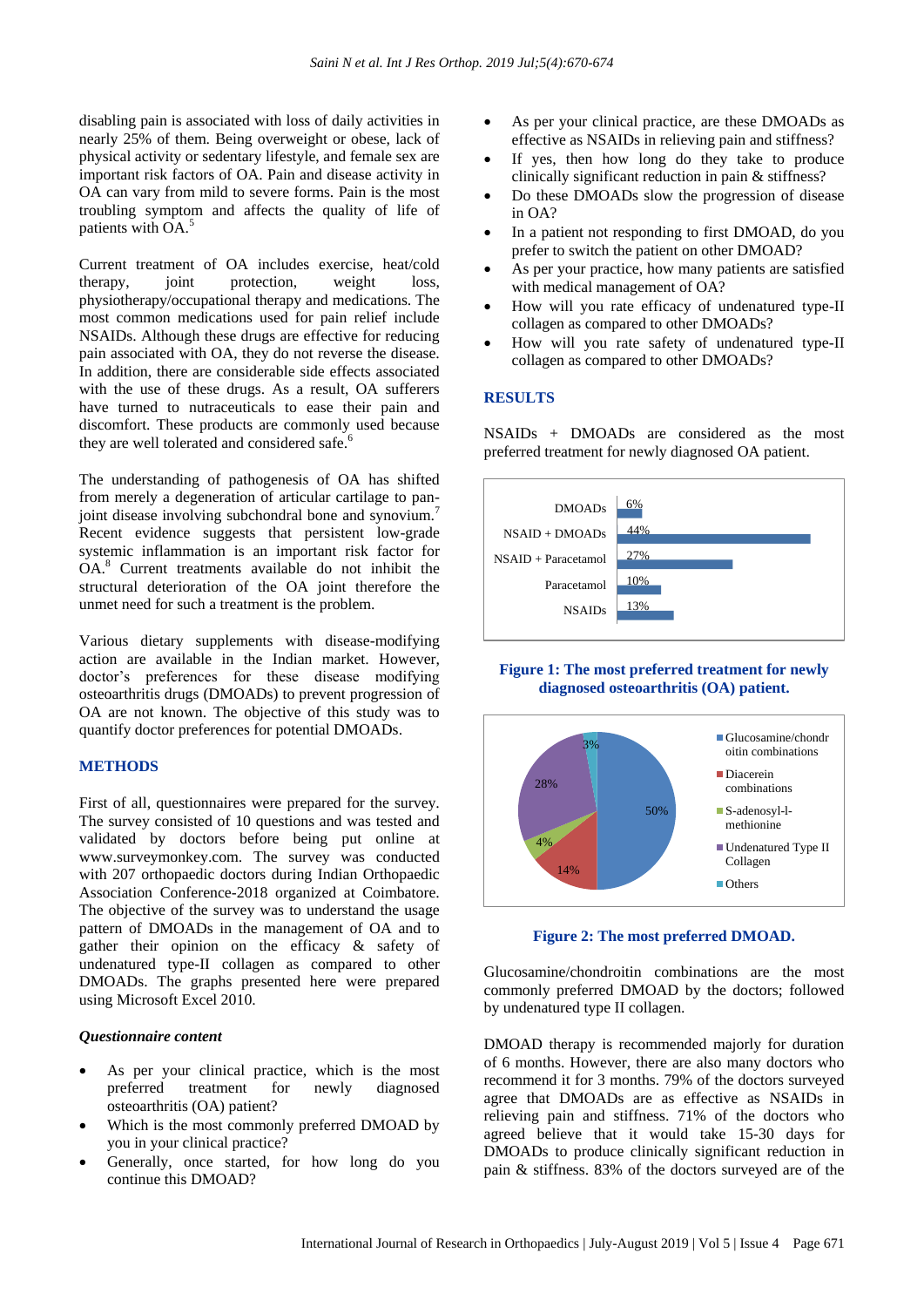#### opinion that DMOADs slow the progression of disease in OA patients.



## **Figure 3: Duration of treatment of DMOAD.**



#### **Figure 4: DMOAD in relieving pain and stiffness.**



#### **Figure 5: Time taken by DMOADs in relieving pain and stiffness.**

Regarding the opinion on switching the patient on other DMOAD when the patient does not respond to the first DMOAD, 71% of the doctors prefer to switch the patient on other DMOAD, whereas 29% of the doctors do not prefer to switch the patient.



## **Figure 6: Preference to switch the patient on other DMOAD.**

Also 47% of the doctors believed that upto 60% of OA patients are satisfied with the medical management.



# **Figure 7: % of OA patients satisfied with medical management.**

66% of the doctors surveyed are of the opinion that the efficacy of undenatured type-II collagen is better as compared to other DMOADs. 68% of the doctors surveyed are of the opinion that the safety of undenatured type-II collagen is better as compared to other DMOADs.



**Figure 8: Efficacy and safety comparison of undenatured type II collagen vs other DMOADs.**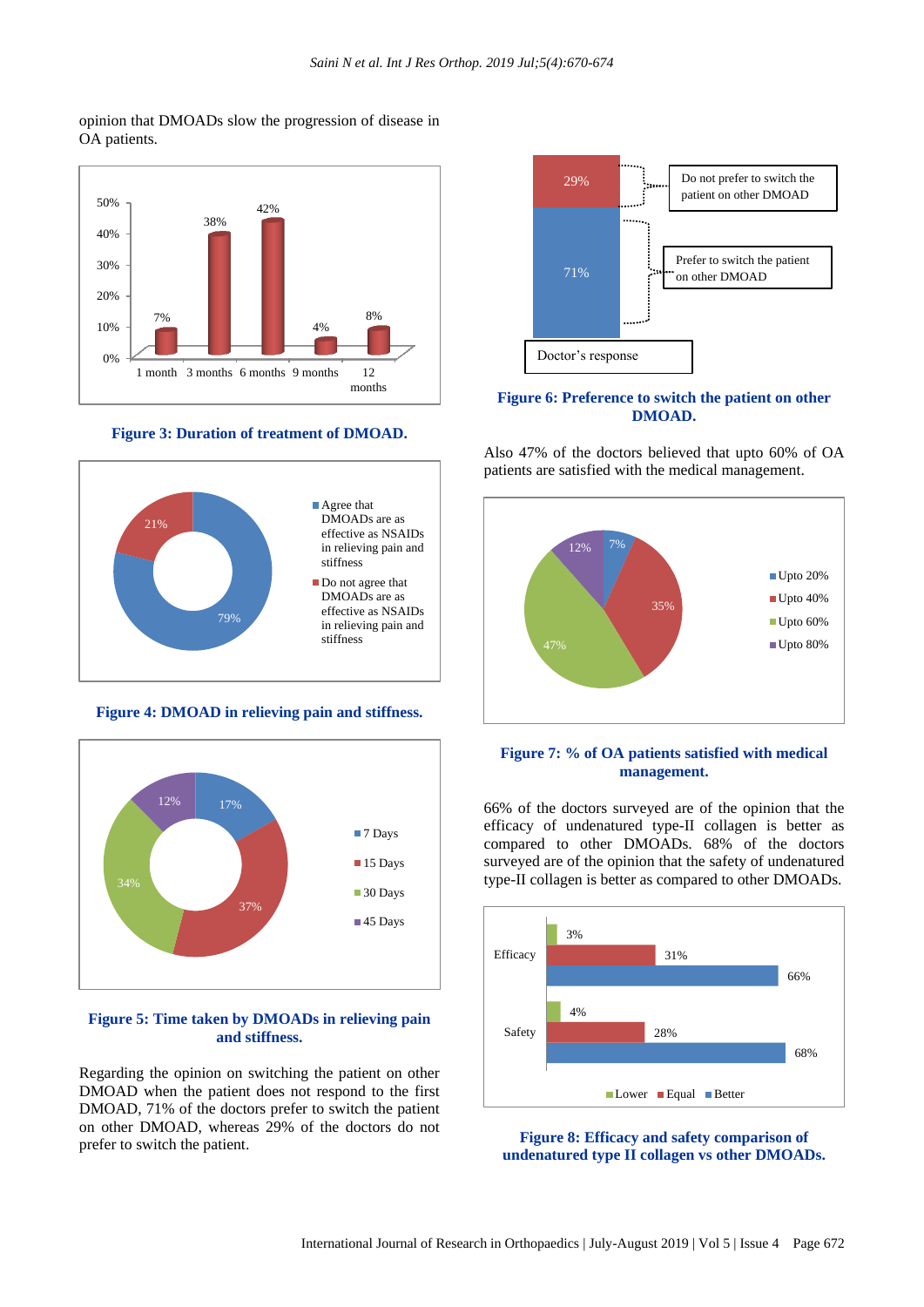#### **DISCUSSION**

OA is a major musculoskeletal disease affecting adults and elderly. The pain, restriction of joint movements and limitation of physical movements affects the quality of life of patients with OA. Despite various treatments being available to manage pain and joint stiffness, none of these have any effect on joint pathogenesis. Chronic low-grade systemic inflammation has been identified as pathogenic factor in OA. Thus, targeting immune modulation seems effective approach to affect the OA disease course. Undenatured type II collagen (UC-II) has been found to affect the disease pathogenesis by inducing the immune tolerance. Oral use of UC II with all epitopes is presented to the gut-associated lymphoid tissues and causes antigen desensitization and therefore minimizes the T-cell induced articular damage.<sup>9</sup> Modulation of immune system in such way can reduce the joint damage and thereby provide symptomatic relief.

These findings from the survey suggest that orthopaedic doctors prefer to use NSAID with DMOADs for newly diagnosed osteoarthritis patient. Also Glucosamine/ chondroitin combinations are the most commonly preferred DMOAD by the doctors; Followed by Undenatured Type II Collagen. Regarding efficacy and safety of undenatured type II collagen as compared with other DMOADs, majority of doctors (>65%) opined them as better. More than 70% doctors opined that it would take 15-30 days for DMOADs to produce clinically significant reduction in pain & stiffness and also they prefer to switch on other DMOAD if not responding to the first one. More than 80% doctors were of the opinion that DMOADs slow the progression of disease in OA patients. Also around 47% of the doctors believed that upto 60% of OA patients are satisfied with the medical management.

A study by Crowley et al observed similar significant reductions in WOMAC index total (at days 30, 60 & 90) and VAS score (at days 60 & 90) in patients with knee OA.<sup>10</sup> A study by Lugo JP compared UC II with placebo in OA and found that WOMAC index total were significantly lower in UC II group at days 60, 90, 120,  $150$  and  $180$ .<sup>11</sup> In another study, Lugo et al., found that even in absence of OA, healthy individuals who had joint discomfort after physical activity, UC II improved joint movements and increased the time for pain free strenuous exercise.<sup>12</sup> Thus, UC II not only diminishes pain and joint stiffness but also seems to enhance functional mobility in patients with OA. Hence indicating that its use even in patients with mild to moderate form of OA that usually is associated with no or less pain can also be helpful. This is important factor as early use of UC II can possibly stall the disease pathogenesis of OA in a safe and effective way, converse to current approach of symptomatic treatment till joint condition worsens.

#### **CONCLUSION**

The aim of this survey was to explore the usage pattern of DMOADs in the management of OA. In this survey it was found that majority of the doctors find undenatured type II collagen as better and safer as compared to other DMOADs. This survey also reflects the preferred treatment for newly diagnosed osteoarthritis (OA) patient, preferred DMOAD and its duration of treatment. Given the disadvantages with long-term use of NSAIDs, DMOADs have potential to bridge the therapeutic gap in management of OA by providing safer therapeutic option that potentially stalls the disease pathogenesis.

*Funding: No funding sources Conflict of interest: None declared Ethical approval: Not required*

#### **REFERENCES**

- 1. Barbour KE, Helmick CG, Boring M, Brady TJ. Vital Signs: Prevalence of Doctor-Diagnosed Arthritis and Arthritis-Attributable Activity Limitation -United States, 2013-2015. MMWR Morb Mortal Wkly Rep. 2017;66(9):246-53.
- 2. Pal CP, Singh P, Chaturvedi S, Pruthi KK, Vij A. Epidemiology of knee osteoarthritis in India and related factors. Indian J Orthop. 2016;50(5):518– 522.
- 3. Van Vijven JP, Luijsterburg PA, Verhagen AP, van Osch GJ, Kloppenburg M, Bierma-Zeinstra SM. Symptomatic and chondroprotective treatment with collagen derivatives in osteoarthritis: a systematic review. Osteoarthritis Cartilage. 2012;20(8):809-21.
- 4. Akhter E, Bilal S, Kiani A, Haque U. Prevalence of arthritis in India and Pakistan: a review. Rheumatol Int. 2011;31(7):849-55.
- 5. Kawano MM, Araújo IL, Castro MC, Matos MA. Assessment of quality of life in patients with knee osteoarthritis. Acta Ortop Bras. 2015;23(6):307– 310.
- 6. Yusuf E. Pharmacologic and Non-Pharmacologic Treatment of Osteoarthritis. Curr Treat Options Rheumatol. 2016;2(2):111-25.
- 7. Sharma AR, Jagga S, Lee SS, Nam JS. Interplay between cartilage and subchondral bone contributing to pathogenesis of osteoarthritis. Int J Mol Sci. 2013;14(10):19805-30.
- 8. Robinson WH, Lepus CM, Wang Q, Raghu H, Mao R, Lindstrom TM, et al. Low-grade inflammation as a key mediator of the pathogenesis of osteoarthritis. Nature Rev Rheumatol. 2016;12(10):580–92.
- 9. Bagchi D, Misner B, Bagchi M, Kothari SC, Downs BW, Fafard RD, et al. Effects of orally administered undenatured type II collagen against arthritic inflammatory diseases: a mechanistic exploration. Int J Clin Pharmacol Res. 2002;22(3-4):101-10.
- 10. Crowley DC, Lau FC, Sharma P, Evans M, Guthrie N, Bagchi M, et al. Safety and efficacy of undenatured type II collagen in the treatment of